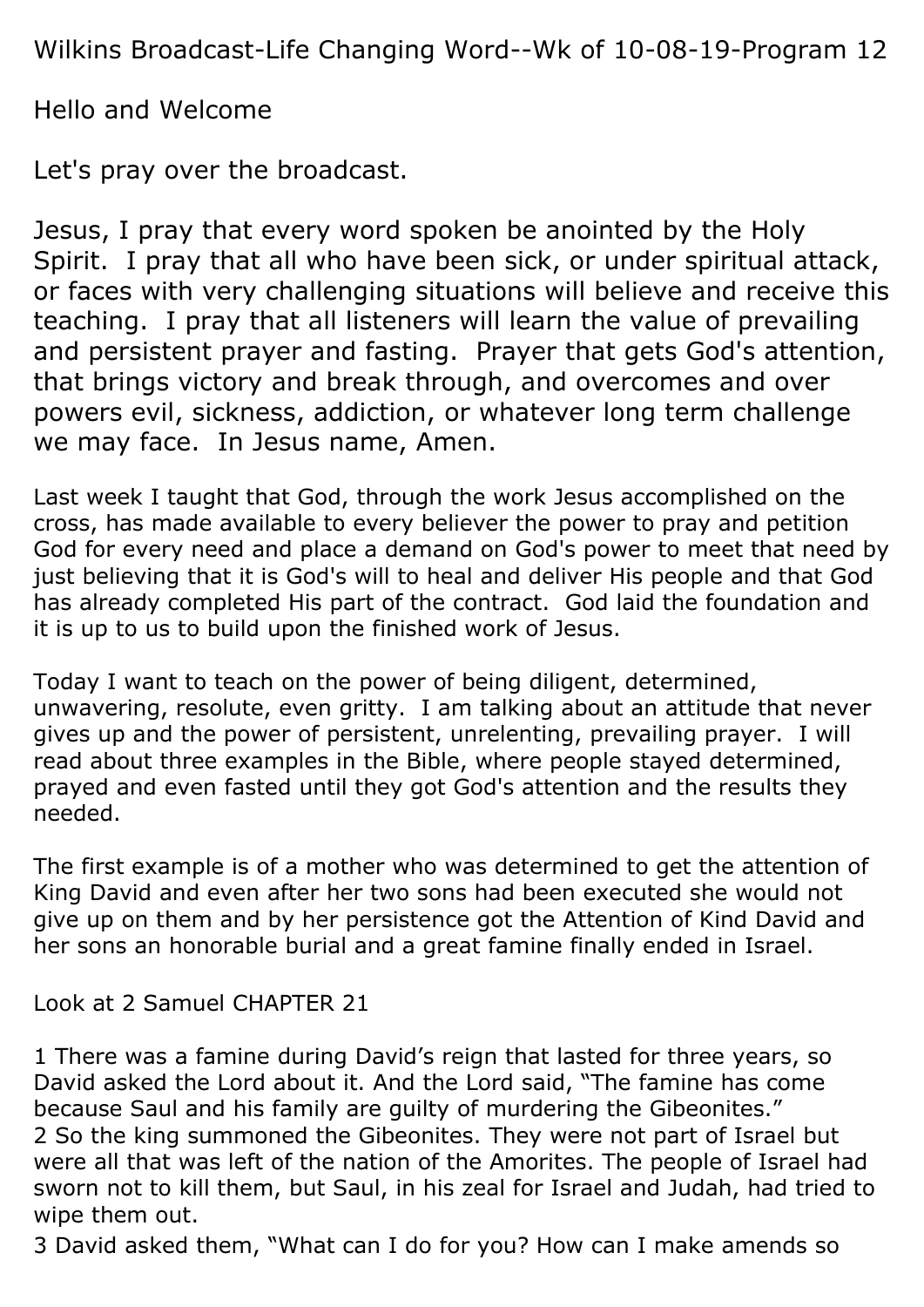that you will bless the Lord's people again?"

4 "Well, money can't settle this matter between us and the family of Saul," the Gibeonites replied. "Neither can we demand the life of anyone in Israel." "What can I do then?" David asked. "Just tell me and I will do it for you." 5 Then they replied, "It was Saul who planned to destroy us, to keep us from having any place at all in the territory of Israel.

6 So let seven of Saul's sons be handed over to us, and we will execute them before the Lord at Gibeon, on the mountain of the Lord.\*"

"All right," the king said, "I will do it."

7 The king spared Jonathan's son, who was Saul's grandson, because of the oath David and Jonathan had sworn before the Lord.

8 But David gave them Saul's two sons, whose mother was Rizpah, a concubine of Saul. He also gave them the five sons of Saul's daughter Michal .

9 The men of Gibeon executed them on the mountain before the Lord. So all seven of them died together at the beginning of the barley harvest.

10 Then Rizpah, a concubine of Saul and the mother of two of the men, spread burlap on a rock and stayed there the entire harvest season. She prevented the scavenger birds from tearing at their bodies during the day and stopped wild animals from eating them at night.

11 And it was told to David what Rizpah, the concubine of Saul and mother of the two men, had done.

When David learned what Rizpah, Saul's concubine, had done,

12 he went to Gibeon and obtained the bones of the sons of Saul in which the Gibeonites had executed.

14 Then David ordered that they bury the bones in the tomb of Kish, Saul's father in the land of Benjamin. After that, God ended the famine in the land.

The second example, is in Daniel Chapter 10. Daniel was in exile in Persia and he had been fasting and praying for 21 days, but he had not received his answer to prayer. So God sent an angel to tell him that God had heard his prayer on the first day, but the answer from God was being delayed by a evil spiritual stronghold held by the Spirit prince of the kingdom of Persia and that this angel had been in spiritual warfare with this evil spirit but finally Michael the Arch Angel had to come help and that this angel had to return and continue to fight against this evil spirit with Michael. This scripture illustrates the power of prevailing prayer and fasting. This scripture explains that we do not wrestle against just flesh and blood, but we war against spiritual evil and wicked powers in the spiritual realm. This scripture demonstrates that we must pray, fast, and keep believing. Never--Give Up!

1 In the third year of the reign of King Cyrus of Persia, Daniel had another vision

2 When this vision came to me, I, Daniel, had been in mourning for three whole weeks.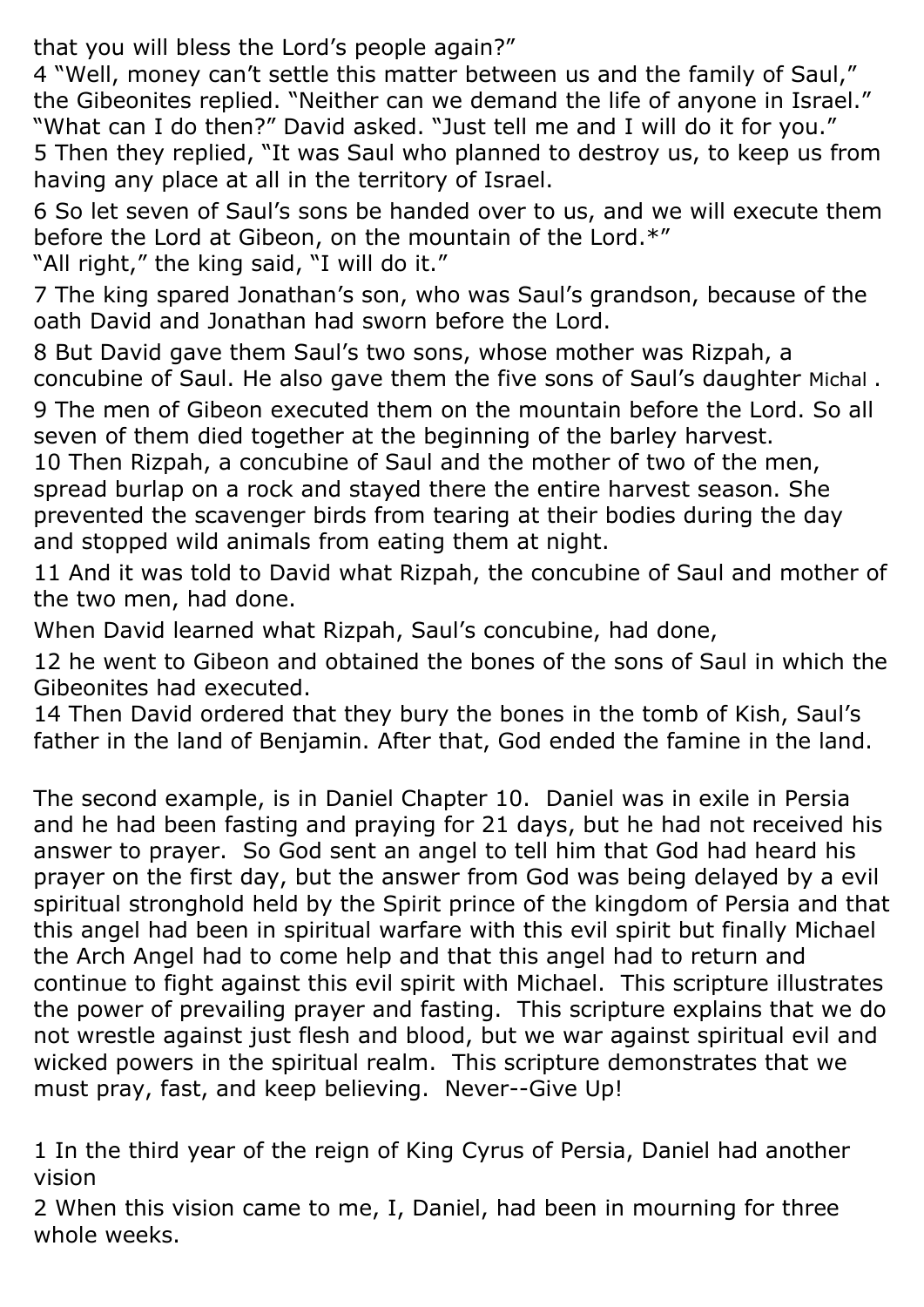3 All that time I had eaten no rich food. No meat or wine crossed my lips, and I used no fragrant lotions until those three weeks had passed.

4 On April 23, as I was standing on the bank of the great Tigris River, 5 I looked up and saw a man dressed in linen clothing

His face flashed like lightning, and his eyes flamed like torches. His arms and feet shone like polished bronze, and his voice roared like a vast multitude of people.

7 Only I, Daniel, saw this vision. My strength left me, my face grew deathly pale, and I felt very weak.

9 Then I heard the man speak, and when I heard the sound of his voice, I fainted and lay there with my face to the ground.

10 Just then a hand touched me and lifted me, still trembling, to my hands and knees.

11 And the man said to me, "Daniel, you are very precious to God, so listen carefully to what I have to say to you. Stand up, for I have been sent to you." When he said this to me, I stood up, still trembling.

12 Then he said, "Don't be afraid, Daniel. Since the first day you began to pray for understanding and to humble yourself before your God, your request has been heard in heaven. I have come in answer to your prayer.

13 But for twenty-one days the spirit prince\* of the kingdom of Persia blocked my way. Then Michael, one of the archangels,\* came to help me, and I left him there with the spirit prince of the kingdom of Persia.

17 How can someone like me, your servant, talk to you, my lord? My strength is gone, and I can hardly breathe."

18 Then the one who looked like a man touched me again, and I felt my strength returning.

19 "Don't be afraid," he said, "for you are very precious to God. Peace! Be encouraged! Be strong!"

Soon I must return to fight against the spirit prince of the kingdom of Persia.

The third example, tells us about a widow woman that in spite of an unjust judge, she would not give up. She persistently pleaded for justice until the judge who did not fear God nor cared about people, finally got so tired and frustrated dealing with this woman, that the unjust judge finally gave her the justice she deserved from the beginning. This scripture illustrates that persistence is rewarded. Jesus said for us to learn a lesson from this widow woman and for us to cry out to God day and night to receive our answers to prayer.

Let's read Luke CHAPTER 18

1 One day Jesus told his disciples a story to show that they should always pray and never give up.

2 "There was a judge in a certain city," he said, "who neither feared God nor